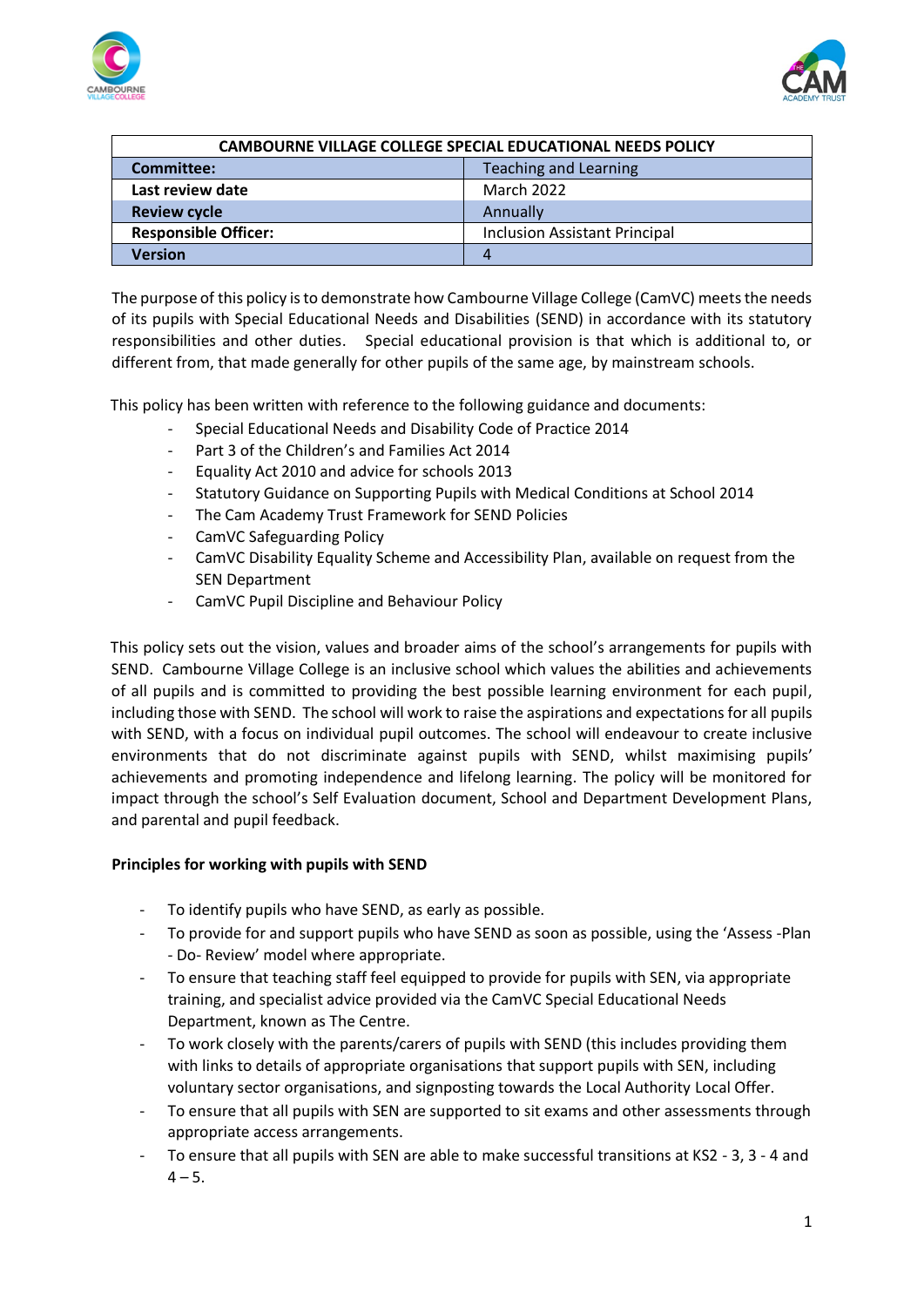



### **Identifying SEND**

Pupils have SEND if they have a learning difficulty or disability which calls for special educational provision to be made for them, further to a differentiated curriculum. Pupils have a learning difficulty if they have:

- A significantly greater difficulty in learning than the majority of others of the same age, or
- A disability which hinders or prevents them from making use of the facilities of a kind generally provided for others of the same age in mainstream schools.

The Code of Practice 2014 describes four broad areas of SEN. These four categories of need are:

- **Cognitive and Learning**
- **Communication and Interaction**
- **Social Emotional and Mental Health**
- **Sensory and/or physical needs**

The Cam Academy Trust does not consider the following to be special educational needs but understands that these factors might still impact on progress and attainment. If parents would like to discuss support for the following areas of need, contact should be made with the SENCo who will pass on details to the appropriate member of staff, or with the Head of Year.

- Disability (the Code of Practice outlines the 'reasonable adjustment' duty for all settings and schools provided under current Disability Equality legislation – these alone do not constitute SEN)
- Attendance and Punctuality
- Poor health
- Safeguarding Issues
- EAL
- Being in receipt of Pupil Premium
- Being a Looked After Child
- Being a child of a serviceman/woman
- Having behavioural difficulties (concerns related to a young person's behaviour should be described as an underlying response to a need which we will respond to)

#### **Consulting and Involving Pupils on the SEN Register and their Parents/Carers**

Once a pupil has been identified as having significant SEN and after consultation with parents/carers, he/she will be placed on the SEN register. Pupils will be placed on the SEN register if they are considered to need SEN Support, or have an EHC Plan. Pupils may be removed from the register if they no longer need support to access mainstream education. Where a pupil has significant SEN, the following processes will be carried out by staff in The Centre, in conjunction with parents and carers:

- Creation and maintenance of a pupil-centred plan which acts as a live record, telling teachers what needs have been identified, how to remove barriers to learning and expected outcomes
- Costing of the plan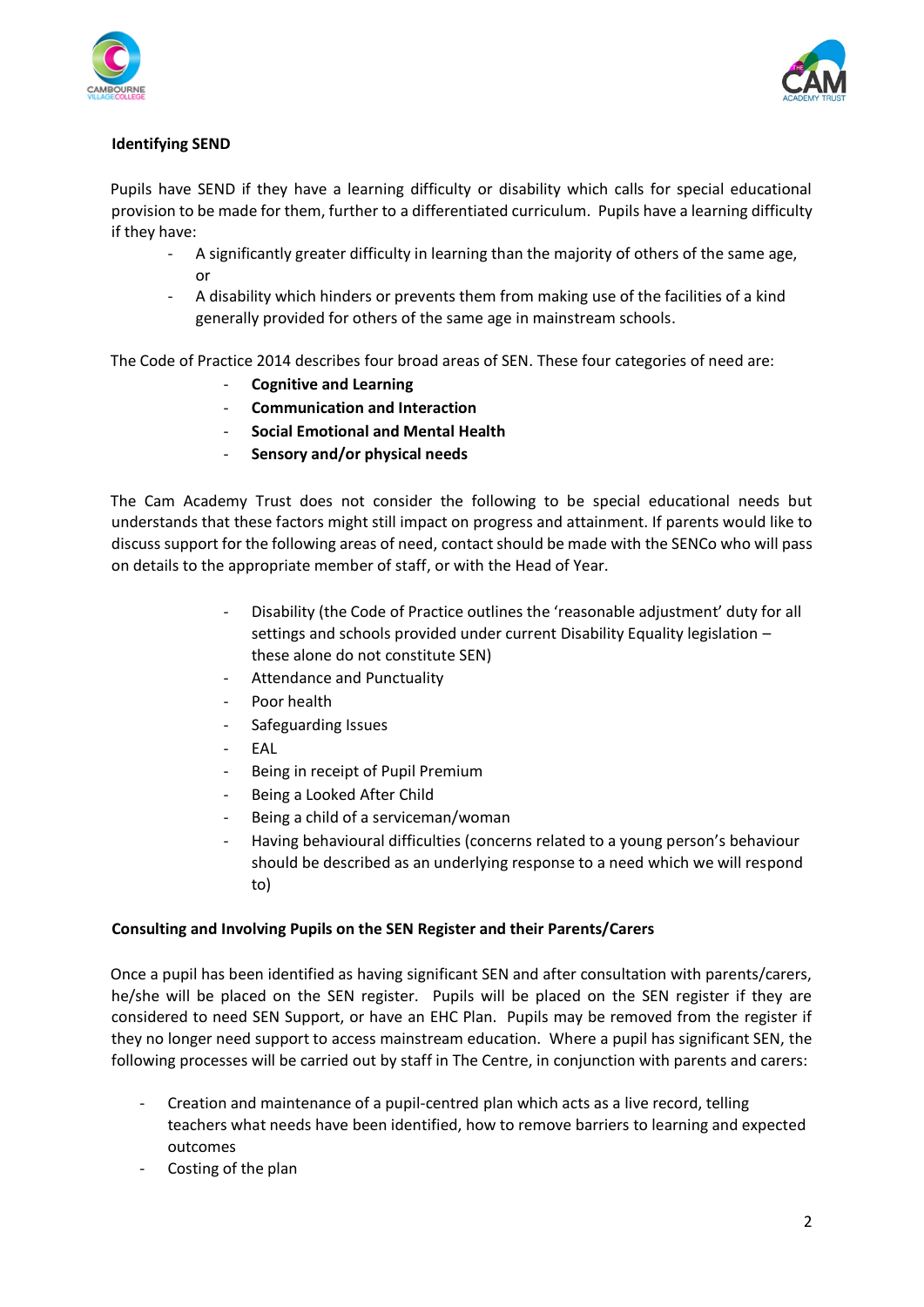



- Regular review of the plan, giving the pupil the opportunity to make known their opinions about their support/provision
- Regular monitoring and evaluating of the provision offered
- Identification of a lead professional for the pupil
- Completion of appropriate paperwork e.g. Early Health Assessment

### **Assessing and Reviewing Pupils' Progress towards Outcomes**

Cambourne Village College follows the graduated approach and the four-part cycle of 'Assess -Plan - Do- Review'. Working with relevant class teachers, the Centre staff will carry out a clear analysis of the pupil's needs. This will draw on:

- Advice from external support services and specialists, if applicable
- Previous progress, attainment and behaviour
- The individual's development in comparison to their peers and national data
- Teachers' assessments of, and experience of the pupil
- The pupils' own views
- The views and experience of parents

All teachers and support staff who work with the pupil will be made aware of their needs, the outcomes sought, the support provided and any teaching strategies or approaches that are required. The effectiveness and impact of the support and interventions will be regularly reviewed.

#### **Adaptations to the Curriculum and Learning Environment**

Cambourne Village College seeks to support pupils with SEND within the mainstream classroom wherever possible. Adaptations to ensure a pupil's needs are met include:

- Differentiation of teaching, e.g. via adaptation of content, making allowance for longer processing times, pre-teaching of vocabulary, reading aloud of instructions
- Adaptation of curriculum and teaching arrangements to ensure pupil access, for example by provision of an appropriate range of accessible Key Stage 4 options, appropriate grouping, seating, 1:1 support
- Use of recommended aids such as learning materials in adapted font, coloured overlays, visual timetables, laptops and iPads

#### **Supporting Pupils with a Medical Condition**

Cambourne Village College recognises that pupils with a medical condition should be properly supported so that they can have full access to a broad and balanced education and complies with its duties under the Equality Act 2010. Enquiries about support for individual pupils with a medical need should be addressed in the first instance to the Assistant Principal for Inclusion.

#### **Training and Resourcing**

SEN provision is funded from the school's notional SEN budget and money allocated to an individual's statement/EHCP. Pupil Premium funding may be used to provide extra SEND support where pupils qualify for this. The College recognises the need to provide appropriate training for staff, and this training will reflect the special educational needs and disabilities of pupils in particular school cohorts.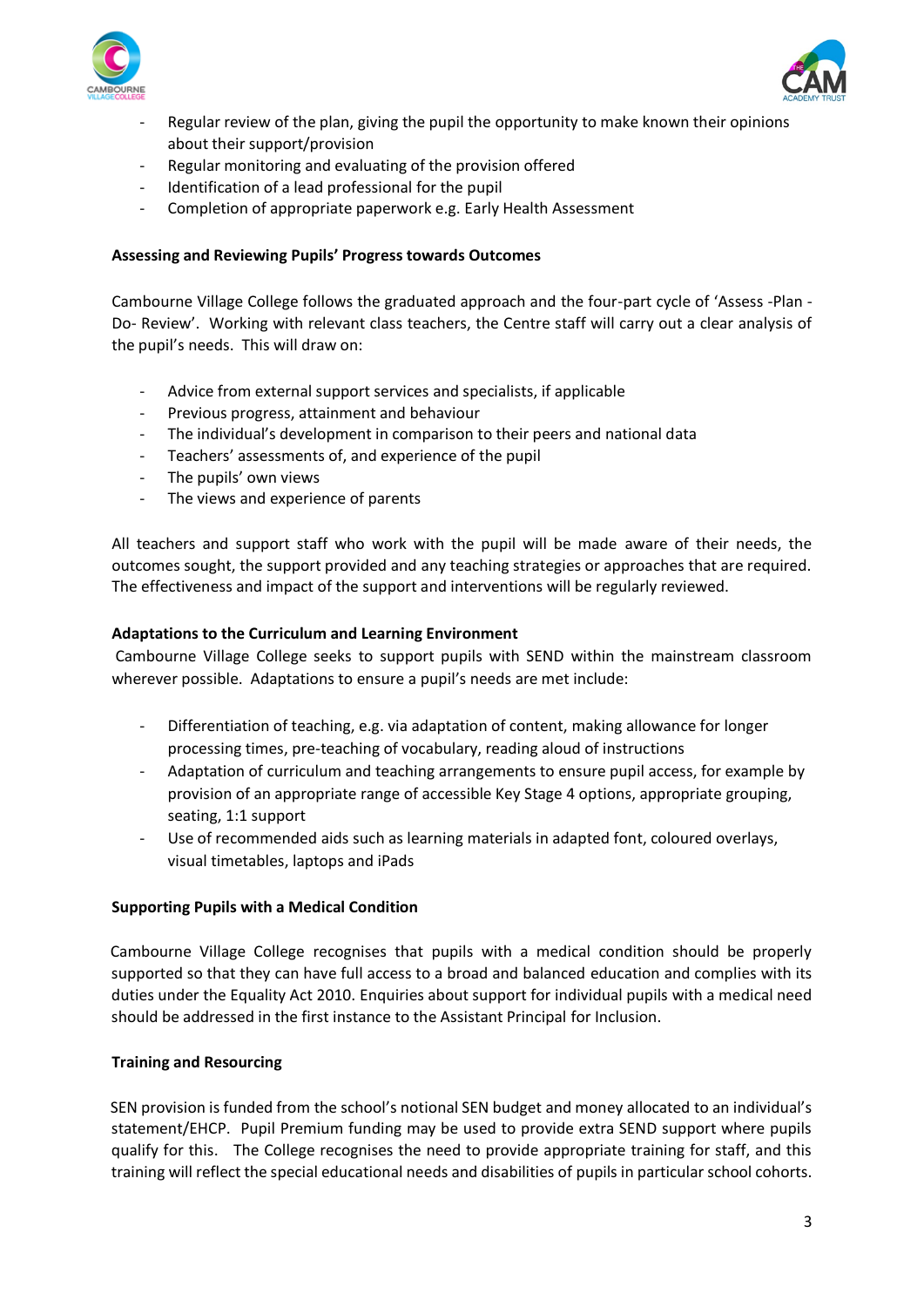



All teachers and support staff undertake an induction process which includes specific training on SEN, safeguarding and inclusion, and this is included within the programmes of trainee teachers within the College Teaching School provision. All staff are encouraged to engage in an ongoing programme of high quality Continuous Professional Learning, and Centre staff regularly participate in Local Authority SENCo network meetings, joint termly meetings with Trust SENCos and further training opportunities providing local and national updates.

# **Roles and Responsibilities**

For details of individuals and contact information, refer to CamVC SEND Offer.

# **SENCo (and Deputy SENCo)**

- Works with Principal, Assistant Principal Inclusion, and SEND Governor to determine the strategic development and implementation of SEND policy and provision
- Has day-to-day responsibility for the operation of this SEND policy and school SEND Offer, and for the co-ordination of special provision made to support individual pupils with SEND, including those with Education Health and Care Plans (EHCP)
- Provides professional guidance to colleagues, and works with staff, parents and other agencies to ensure that pupils with SEND receive appropriate support and high-quality teaching
- Advises on the deployment of the school's delegated budget and other resources for the provision of SEND services
- Advises on the graduated approach to providing SEND support
- Acts as point of contact for Local Authority and external services
- Oversees transition arrangements as pupils with SEND join and leave the College
- Works with the Principal and Governors to ensure the College meets its responsibilities under the Equality Act 2010 with regard to reasonable adjustments and access arrangements
- Ensures that record keeping for pupils with SEND is thorough and up-to-date

#### **SEND Governor**

- Helps to raise awareness of SEND issues at governing board meetings
- Monitors the quality and effectiveness of SEND provision within the school and updates the governing body on this.
- Works with the Principal, Assistant Principal Inclusion and SENCo to determine the strategic development of SEND policy and provision in the school

#### **Principal**

- Works with the SENCo, Assistant Principal Inclusion and SEND Governor to determine the strategic development of SEND policy and provision in the school
- Has overall responsibility for the provision and progress of learners with SEND

# **The Class Teacher**

- Implements the requirements of this policy
- Is responsible for the progress and learning development of each pupil taught within their timetabled classes, including those with SEND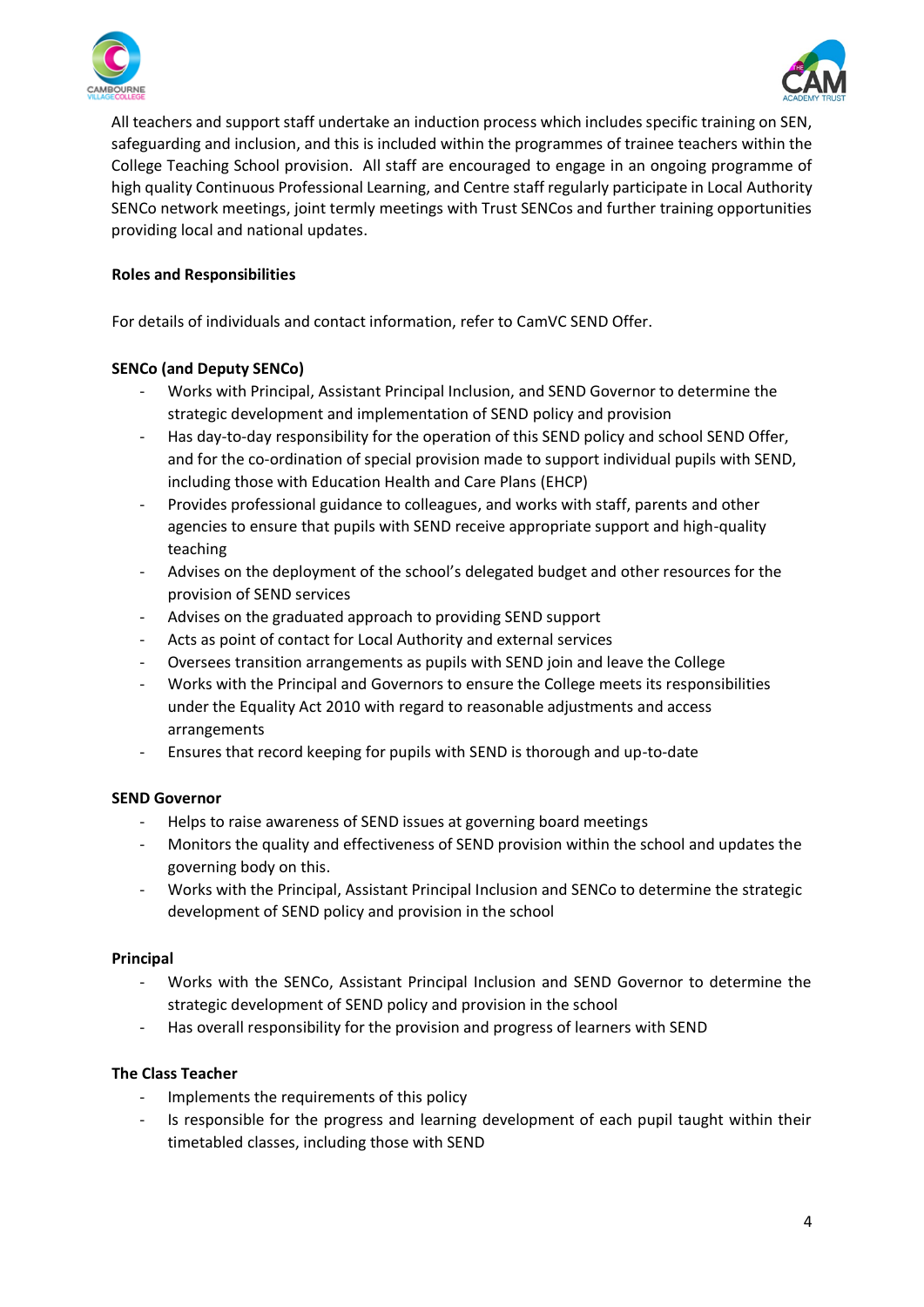



- Works closely with teaching assistants and specialist staff to plan and assess the impact of support and intervention for pupils with SEND in the classroom context
- Works with the SENCo to review each pupil's progress and to decide on any changes to provision

### **Storing and Managing Information**

All information on pupils with SEND is stored and shared in accordance with the school's Data Protection and Information Sharing &Confidentiality policies.

### **Complaints**

Any complaints about SEN provision should initially be addressed to the SENCo and thereafter to the Centre line manager. Should the complaint not be resolved, parents should refer to the school Complaints Policy, available on the website.

The parent of pupils with disabilities have the right to make complaints to the first-tier SEND tribunal if they believe that the school has discriminated against their child. Claims can be made regarding:

- **Exclusions**
- Provision of education and associated services
- The making of reasonable adjustments, including the provision of auxiliary aids and services.

Further details of the provision offered for SEND at Cambourne Village College can be found in the document: Cambourne Village College SEND Offer

#### **SEND Personnel**

**SENCo: Mrs Lesley Harvey [lharvey@cambournevc.org](mailto:lharvey@cambournevc.org)**

**Senior Link: Ms Kerry Urton[e kurtone@cambournevc.org](mailto:kurtone@cambournevc.org)**

**School Nurse: Mrs Julie Barker [jbarker@cambournevc.org](mailto:jbarker@cambournevc.org)**

**Safeguarding Lead: Mr Jamie Rice [jrice@cambournevc.org](mailto:jrice@cambournevc.org)**

**SEND Governor: Mrs L Fordham [lfordham@heartacademiestrust.co.uk](mailto:lfordham@heartacademiestrust.co.uk)**

#### **External:**

#### **Support services for parents of pupils with SEND:**

If you are a parent/carer of a child or young person with special educational needs and would like information, support or training, the SENDIASS service can provide impartial, confidential and free advice.

[https://www.cambridgeshire.gov.uk/residents/children-and-families/local-offer/local-offer-care](https://www.cambridgeshire.gov.uk/residents/children-and-families/local-offer/local-offer-care-and-family-support/send-information-advice-and-support-service-sendiass/)[and-family-support/send-information-advice-and-support-service-sendiass/](https://www.cambridgeshire.gov.uk/residents/children-and-families/local-offer/local-offer-care-and-family-support/send-information-advice-and-support-service-sendiass/)

01223 699214 (10am-12noon and 2pm-4pm Monday to Friday, term time only)